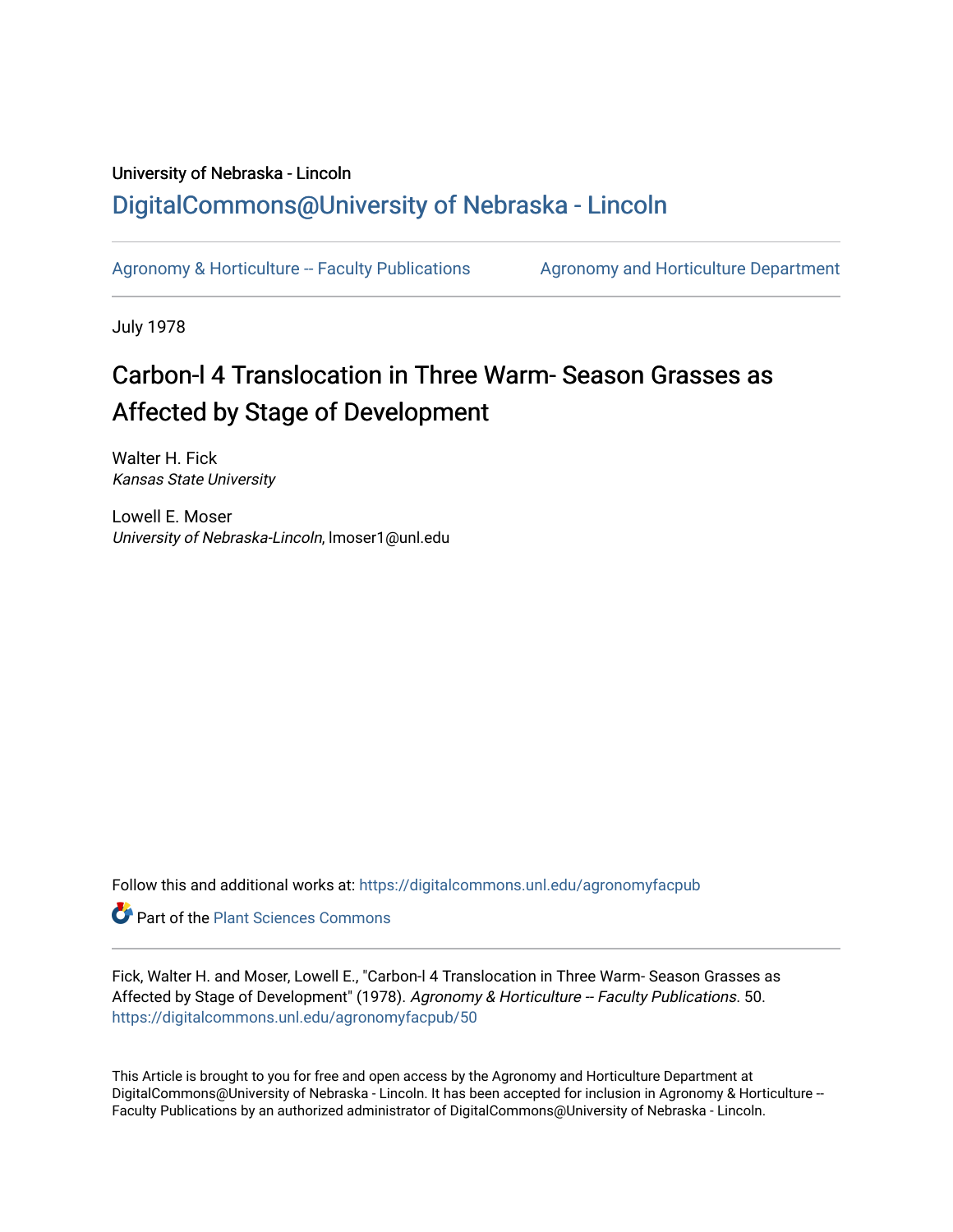# **Carbon-14 Translocation in Three Warm-Season Grasses as Affected by Stage of Development**

#### **WALTER H. FICK AND LOWELL E. MOSER**

**Highlight: Radioactive carbon dioxide was utilized to trace carbohydrate translocation in blue grama, sideoats grama, and switchgrass. Tagged tillers retained 77% of their fixed carbon following a 24-hour translocation period. The roots were the strongest sink of assimilate, receiving 76.2% of the total 14C translocated. The pre-elongated and elongated tiller fractions received 16.3% and 7.5% of the 14C translocated, respectively. Major differences among the grasses became evident upon examination of relative total activity (RTA) ratios in elongated/pre-elongated tillers and root/shoot fractions. Switchgrass produced many more elongated tillers and had the highest elongated/pre-elongated RTA ratio. Blue grama had the greatest weight of pre-elongated tillers, a strong above-ground sink, and therefore had the lowest root/ shoot RTA ratio. Sideoats grama had RTA ratios similar to those of blue grama.** 

Carbohydrate translocation and the relative partitioning of photosynthate is important since plant growth depends upon carbohydrates for energy production and as building blocks for storage and structural compounds. The distribution of carbohydrates is governed by a source-sink relationship which changes with the plant's growth stage. A carbohydrate sink is an area of carbohydrate storage or utilization, and the source is usually an area of photosynthate production, such as the leaves or any other green plant part. However, storage organs may become the source for carbohydrate when a strong aboveground sink and little leaf area exists. For example, storage organs serve as sources during spring growth of grasses.

Stem bases, stolons, roots and rhizomes represent the major storage organs for carbohydrate reserves of grasses (White 1973). Carbohydrate reserves are important in perennial plants for winter survival, early spring growth initiation, and initial regrowth following defoliation (White 1973). Nonstructural carbohydrates, such as glucose, fructose, sucrose, fructosan, and starch are the major types of carbohydrates stored. Structural carbohydrates, primarily cellulose and hemicellulose, are not used as reserve carbohydrates.

Begg and Wright (1964) suggested an order of priority for photosynthate utilization in vegetative reed canarygrass *(Phalaris arundinacea)* shoots. The first priority for photosynthate was for initiation and development of leaves; second, for an increase in dry weight of the shoot and elongation of internodes; and third, for the accumulation of root reserves.

St. Pierre and Wright (1972) studied translocation between tillers of timothy *(Phleurn pratense).* The 14C tracer moved from the main shoots to all sinks at both the 3- and 5-leaf stages. Treated tillers consistently exported 14C to roots, but inconsistently sent  $\frac{14C}{16}$  to the main shoot and sister tillers. More labeled assimilate moved from the top blades of the main shoot to elongating leaves above them, while with the basal leaves more assimilate moved to the tillers and roots.

The emergence and development of a seedhead in grasses constitutes a strong sink for carbohydrates. Carr and Wardlaw (1965) found 49% of the  $^{14}$ C assimilated by the flag leaf of wheat *(Triticum aestivum)* and up to 80% of <sup>14</sup>C assimilated in the glumes to be translocated to the developing grain.

Dahlman and Kucera (1968) reported about  $50\%$  of <sup>14</sup>C moved to the roots of less mature vegetation and as much as 85% moved to the roots of mature tallgrass prairie grasses 8 weeks after tagging. Singh and Coleman (1974) working with blue grama and buffalograss-dominated shortgrass prairie, reported that  $67-76\%$  of the roots at the 0-20 cm depth received <sup>14</sup>C fed to leaves and 29–44% of the roots at greater depths received  $^{14}C$ . Stage of development had a significant effect on <sup>14</sup>C distribution in the roots.

Carbohydrate translocation in grasses is a dynamic process and occurs toward centers of active growth and storage. Morphological changes cause the formation of new centers of carbohydrate utilization and storage in grasses.

Most research on carbohydrate translocation has been done with cool-season grasses or annual plants, such as cereal grains. Thus, a definite need exists for expanded research in the area of carbohydrate translocation in perennial plants, especially warmseason range grasses. This research was initiated to determine whether short-term photosynthate distribution was similar in blue grama *(Bouteloua gracilis),* sideoats grama *(Bouteloua curtipendula),* and switchgrass *(Panicurn virgaturn).* These three grasses were selected because of their relative abundance and importance in Nebraska rangelands and because a comparison of a short, a mid-height, and a tall grass was possible. The purpose of this study was to determine the relative carbon contribution made by a single tagged tiller to other parts of a single plant.

#### **Materials and Methods**

Excess seed of Nebraska 28 switchgrass, Nebraska 58 blue grama, and Trailway sideoats grama were germinated in February in the greenhouse at Lincoln, Nebraska. The natural photoperiod, which ranged from 12 to 14 hours, was extended to 14 hours with low intensity incandescent light (110  $\mu$  einstins m<sup>-2</sup> sec<sup>-1</sup>, ( $\lambda = 400$  -**700** nm). Maximum daytime temperature ranged from **30** to **35°C.**  Four seedlings were transplanted to 20 cm  $\times$  20 cm plastic pots and

**Authors are research assistant and professor of agronomy, University of Nebraska,**  Lincoln, W. H. Fick is assistant professor, Department of Agronomy, Kansas State **University, Manhattan.** 

**This report is published as Paper Number 5329, Journal Series, Nebraska Agricultural Experiment Station.** 

**Manuscript received May 12, 1977.**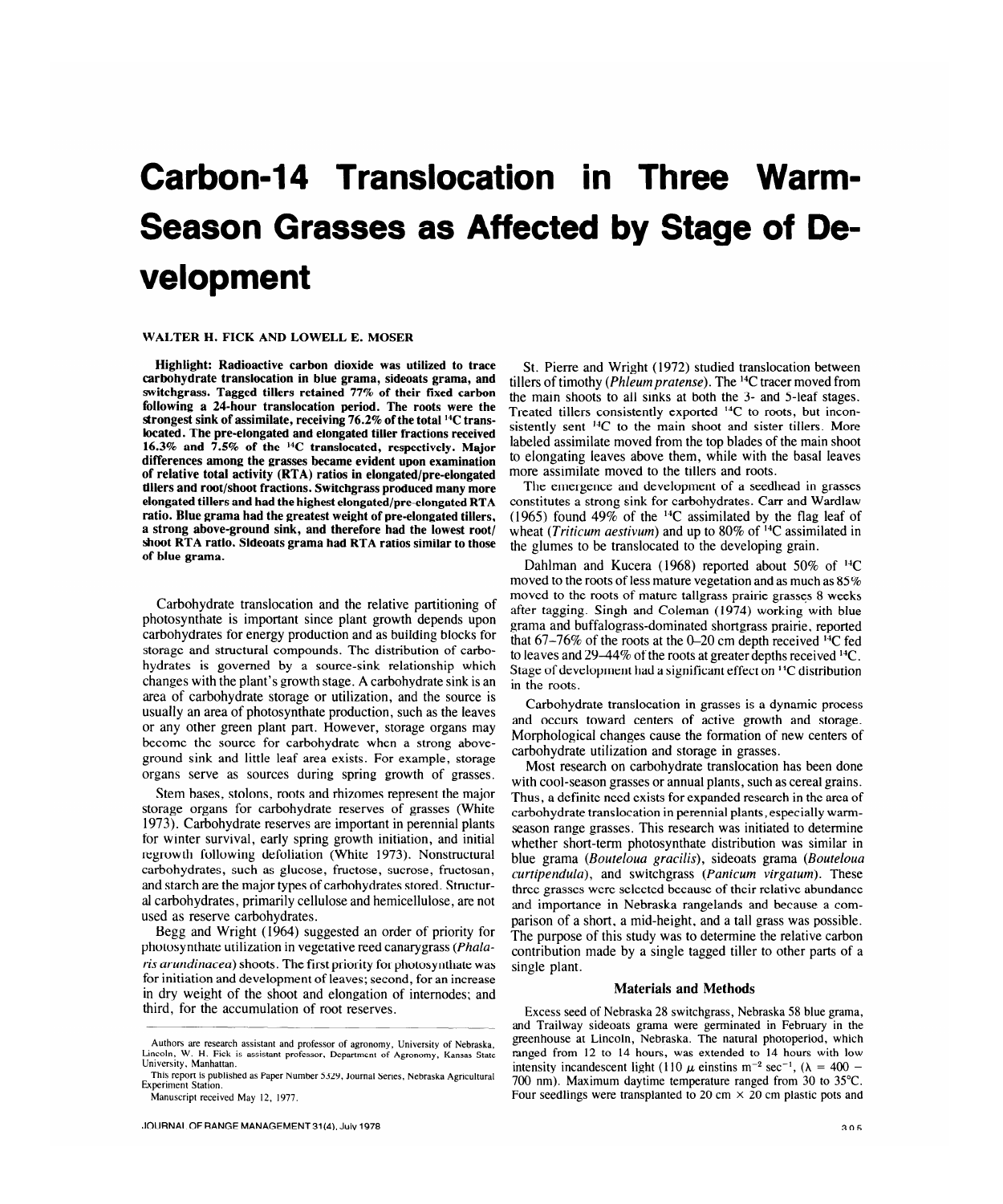each pot was thinned to one healthy plant after the seedlings reached the 3-leaf stage. Plants were watered as needed and fertilized with 45 kg/ha N (ammonium nitrate, 34-O-O) and 34 kg/ha P (triple superphosphate, 0-46-O) on March 27 and again with 14 kg/ha N on April 26. The potted plants were put outside on May 8 and received natural light only.

Radioactive barium carbonate served as the <sup>14</sup>CO<sub>2</sub> source. Radioactive carbon dioxide was generated by treating Ba14C03 with lactic acid and trapping the gas in sodium hydroxide until the  ${}^{14}CO_2$  was released at the time plants were tagged.

Tagging refers to the photosynthetic incorporation of 14C02 into the plant. Tagging occurred outside and in full sunlight between 10:00 a.m. and 2:00 p.m. to coincide with the time of maximum irradiance. Four plexiglass assimilation chambers, 20 cm long  $\times$  8 cm wide  $\times$  7 cm deep, were used for tagging. The inside edges of the chambers were lined with an adhesive plastic foam tape to provide a tight seal while preventing crushing of the culms or leaves. Two syringes were inserted into a serum vial containing the NaOH with the trapped 14C02 through a rubber stopper. Excess 3N H2SO4 was injected with one syringe to release  $^{14}CO<sub>2</sub>$ . The released gas was then drawn into the second syringe and injected into an assimilation chamber through a rubber stoppered porthole in the top of the chamber. A complete tiller or the three uppermost leaves were tagged. The tiller in each chamber was allowed to assimilate  ${}^{14}CO_2$  for 30 minutes.

Four tiller stages were selected on the same date for labeling. These stages were the 2- to 3-leaf stage, a 4-leaf pre-elongated stage, an elongated stem prior to boot, and a tiller with a seedhead near anthesis. All phenological stages within a grass were tagged on the same day. Blue grama, sideoats grama, and switchgrass were tagged on May 15, May 26, and June 5, 1974, respectively. Plants remained outside after labeling and a 24-hour period was allowed for translocation of assimilated  ${}^{14}CO_2$ . After 24 hours the soil was washed from the roots, and plants were dried for 24 hours in a forced-air oven at 75°C. Dried plants were separated into four plant parts: roots and rhizomes, preelongated tillers, elongated tillers, and the tagged tiller. The oven-dry weight was obtained for each part before grinding the samples in a Wiley mill to pass a l-mm screen. Approximately 300 mg of oven-dried material of each sample was

performancity 500 mg of over-dried material of each sample was pelleted in tissue paper prior to oxidation. Oxidation was accomplished using a Packard Tri-Carb Sample Oxidizer, Model 306, Packard's Carbo-Sorb, and organic amine, was used as the <sup>14</sup>CO<sub>2</sub> absorber; and a prepared counting solution, Permafluor V, was used as the scintillation medium. The counting solution and CO2 absorber we scintillation medium. The counting solution and  $\frac{1}{2}$  absolve were collected in a scintillation counter to determine radioactivity present. The samples were counted for 10 minutes or 40,000 counts. A channels ratio quench correction curve was utilized for determining counting efficiency. The counts per minute recorded by the instrument, divided by the counting efficiency, equals the actual number of nuclear disintegrations per minute (dpm) which occurred. Data for each fraction was expressed in terms of dpm/mg, a measure of specific activity. The amount of radioactivity in a plant fraction was also recorded as relative total activity (RTA), where  $RTA =$  dpm in plant fraction/total dpm recovered  $\times$  100. The amount of assimilated  $\frac{14}{12}$ translocated was determined by subtracting the amount retained by the tagged tiller from  $100\%$ .

Percentage figures were transformed using (arcsin)  $(\%)^{1/2}$  to allow statistical analysis. A split plot design with four replications was used. to analyze the overall effects of phenological stage. Retention by the tagged tiller, percent RTA in the elongated/pre-elongated tillers ratio, and root/shoot ratio were analyzed for the three grasses and four tiller stages using a factorial arrangement in a completely randomized design. Duncan's multiple range test was used to determine significant differences ( $P = 0.05$ ) between treatment means.

### Blue grama, sideoats grama, and switchgrass averaged 70,

Blue grama, sideoats grama, and switchgrass averaged 70, 54, and 13 tillers per plant, respectively, at the time of tagging. Following a 24-hour translocation period, 7.4, 9.2, and  $10.3\%$ of the released  ${}^{14}C_2$  was recovered in blue grama, sideoats

Table 1. Average percent retention of <sup>14</sup>C by the tagged tillers of three **grasses.** 

| Phenological<br>stage when labeled | <b>Grasses</b>    |                |                   |  |  |
|------------------------------------|-------------------|----------------|-------------------|--|--|
|                                    | Blue grama        | Sideoats grama | Switchgrass       |  |  |
| $2$ - to $3$ -leaf                 | 69.1 <sup>1</sup> | 80.3 ab        | 76.3a             |  |  |
| 4-leaf                             | 80.5 ab           | 68.9b          | 60.3 <sub>b</sub> |  |  |
| Stem elongation                    | 76.7 ab           | 82.0a          | 75.5 a            |  |  |
| Seedhead                           | 86.7a             | 86.4a          | 79.3a             |  |  |

Within each column, pumbers followed by the same letter are not different at the 0.05 **level of significance.** 

grama, and switchgrass, respectively. Tagged tillers retained an average of 76.8% of their fixed carbon after 24 hours of translocation (Tables 1, 2). This retention is comparable to the 69 to 86% retention reported by Marshall and Sager (1968) when whole tillers of Italian ryegrass *(Lolium multiJlorurn)* were tagged. Tagged blue grama tillers with seedheads retained more  $H\overline{C}$  than those at the 2- to 3-leaf tiller stage. Tillers with seedheads in sideoats grama and switchgrass retained more <sup>14</sup>C than tillers at the 4-leaf pre-elongation stage. The developing seedhead has been shown to constitute a strong carbohydrate sink (Sosebee and Wiebe 1973). No differences in retention of  $\rm ^{14}C$  by the tagged tiller were detected among the three grasses (Table 2).

**Table 2. Average percent relative total activity (RTA) in four plant Parts of three grasses when labeled at four phenological stages.** 

| Plant part            | <b>Grasses</b>    |                          |                   |                   |  |
|-----------------------|-------------------|--------------------------|-------------------|-------------------|--|
|                       | Blue<br>grama     | <b>Sideoats</b><br>grama | Switch-<br>grass  | Mean              |  |
| Pre-elongated tillers | 5.8c <sup>1</sup> | 3.5c                     | 2.6c              | 4.0c              |  |
| Elongated tillers     | 0.9d              | 1.8c                     | 2.4c              | 1.7d              |  |
| Roots                 | 15. I b           | 15.4 <sub>b</sub>        | 22.1 <sub>b</sub> | 17.5 <sub>b</sub> |  |
| Tagged tillers        | 78.2a             | 79.3a                    | 72.9a             | 76.8a             |  |

**If the second of the significance.** *numbers* **followed** by the same letter are not different at the 0.05

The greatest amount of  $^{14}C$  remained in the tagged tillers and roots had the next highest level of 14C. In blue grama the elongated tiller fraction had the least amount of 14C. However, in sideoats grama and switchgrass the pre-elongated and elongated tiller fractions did not differ in RTA (Table 2). Averaged parcu the *fourthers* of maturity, less than 6% of the DTA was  $\frac{1}{2}$ located in tillers of than the tagged tillers of the tagged than the tagged than the tagged there was a a limited movement of the till the tillers of the tillers of the time time time the time three three  $\mu$  are largely independent of  $\sim$  to other thiers, the thiers on these three grasses are largely, but not completely independent of each other under conditions of this experiment. The elongated tillers of blue grama exhibited the most independence by receiving the least amount of <sup>14</sup>C. Marshall and Sager (1968) obtained similar results with Italian ryegrass. In their study, the roots received most of the translocated <sup>14</sup>C when whole tillers were tagged and the oldest daughter tiller of the main shoot was the most independent. rependent.

Less <sup>el</sup> was transfocated from a tagged 4-fear tiller to elongated tillers compared to pre-elongated tillers. A tiller labeled with  $^{14}C$  at the 2- to 3-leaf stage, stem elongation stage, or seedhead stage, translocated equal amounts to the preelongated and elongated tillers (Table 3). Differences among the grasses occurred at the 4-leaf stage because the tagged 4-leaf tiller of switchgrass had a lower retention of <sup>14</sup>C compared with other tagged tillers, whereas, blue grama and sideoats grama retained similar amounts of  $^{14}C$  in at least two of the different tagged tiller stages (Table 1).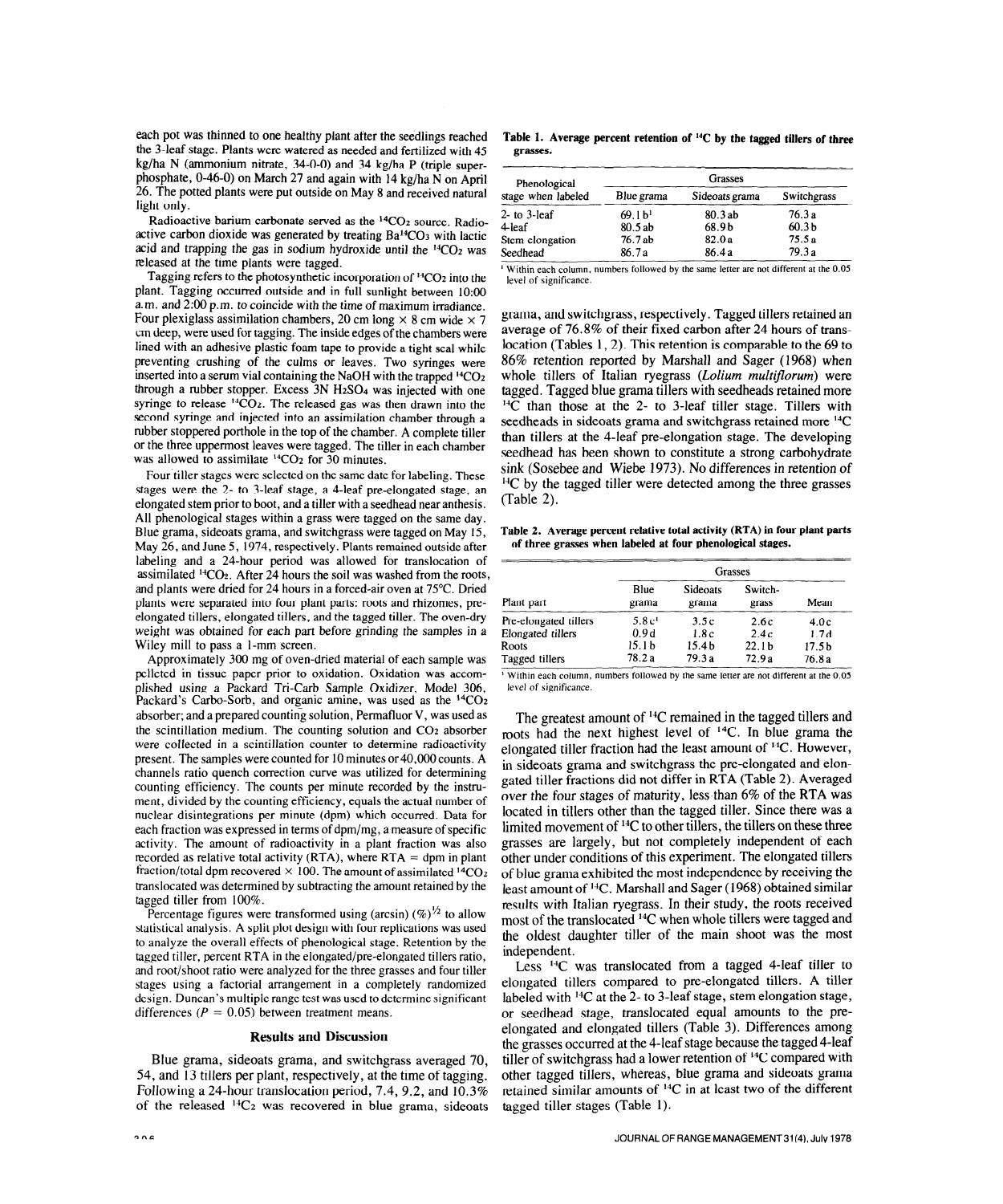**Table 3. Average percent relative total activity (RTA) in four plant parts at four phenological stages for three grasses.** 

|                          | Tiller stage      |                   |                           |                   |  |
|--------------------------|-------------------|-------------------|---------------------------|-------------------|--|
| Plant part               | $2-3$ leaf        | 4-leaf            | <b>Stem</b><br>elongation | Seedhead          |  |
| Pre-elongated tillers    | 3.7c <sup>1</sup> | 6.9c              | 3.3c                      | 1.8c              |  |
| <b>Elongated tillers</b> | 1.4c              | 2.8d              | 1.3c                      | 1.2c              |  |
| Roots                    | 19.7 b            | 20.4 <sub>b</sub> | 17.3 <sub>b</sub>         | 12.9 <sub>b</sub> |  |
| Tagged tiller            | 75.2 a            | 69.9a             | 78.1a                     | 84.1a             |  |

' Within each **column, numbers followed by the same letter are not different at the 0.05 level of significance.** 

Roots were the strongest sink for translocated 14C in the three grasses at every stage of development, followed by the preelongated and elongated tiller fractions in blue and sideoats grama (Table 4). Switchgrass tillers translocated equal amounts of  $^{14}C$  to the pre-elongated and elongated tiller fractions.

**Table** 4. **Percent translocated 14C recovered in three plant parts for three grasses averaged over four phenological stages.** 

| Plant part               | Grasses           |                          |                  |                   |  |
|--------------------------|-------------------|--------------------------|------------------|-------------------|--|
|                          | Blue<br>grama     | <b>Sideoats</b><br>grama | Switch-<br>grass | Mean              |  |
| Pre-elongated tillers    | 25.7 <sup>h</sup> | 17.3 <sub>b</sub>        | 5.9 <sub>b</sub> | 16.3 <sub>b</sub> |  |
| <b>Elongated tillers</b> | 4.6c              | 8.0c                     | 9.8 <sub>b</sub> | 7.5c              |  |
| Roots                    | 69.7a             | 74.7 a                   | 84.3a            | 76.2a             |  |

' **Within a column, numbers followed by the same letter are not different at the 0.05 level of significance.** 

A ratio of the RTA in the elongated/pre-elongated tillers indicated which of the two fractions was the strongest sink and whether differences existed among the grasses or tiller stages in translocating  $^{14}C$  to the above-ground sinks. No differences were detected among the tiller stages when averaged over the three grasses, but the grasses differed significantly. The elongated/pre-elongated ratio of RTA in switchgrass was significantly higher than that found in blue grama and sideoats grama (Table 5). Blue grama and sideoats grama had similar ratios except at the 4-leaf stage, where sideoats grama has a higher elongated/pre-elongated RTA ratio because of greater numbers of elongated tillers. Comparing both the RTA and weight ratios, pre-elongated tillers of blue and sideoats grama were shown to he strong sinks since the elongated/pre-elongated tiller RTA ratios were considerably less than the weight ratios (Table 6). In switchgrass the few non-elongated tillers that were present did not represent a strong sink.

The root/shoot ratio of RTA allows comparison of the aboveand below-ground sinks. The tagged tiller was not included in the shoot fraction. Generally, switchgrass had the highest root/

shoot RTA ratio (Table 5). Sideoats grama had the highest ratio at the 4-leaf stage because of a more actively growing root system compared to the other grasses. Comparing the RTA and weight ratios for roots and shoots, the roots of all three grasses were shown to be strong sinks since the RTA ratios exceed the weight ratios (Table 6). Switchgrass had the fewest number of tillers of the three grasses and the large majority of them were elongated. Apparently, switchgrass did not have as strong an above-ground sink as the other grasses. Consequently, the roots of switchgrass received most of the translocated 14C. A large percentage of the above-ground sinks of blue grama were preelongated tillers. A larger amount of <sup>14</sup>C was translocated to the tillers of blue grama compared to those of switchgrass. Sideoats grama had an intermediate ratio of RTA in the root/shoot fractions. The above-ground sinks of sideoats grama were mostly elongated tillers and the roots were relatively less developed than the roots of switchgrass (Table 6).

**Table 6. Ratios of relative total activity (RTA) and weight in elongated/ pre-elongated tillers and root/shoot fractions of three grasses.'** 

| Grass          |                   | Root/shoot        | Elongated/pre-elongated |                   |  |
|----------------|-------------------|-------------------|-------------------------|-------------------|--|
|                | <b>RTA</b>        | Weight            | <b>RTA</b>              | Weight            |  |
| Switchgrass    | $8.14a^2$         | 0.74a             | 9.05a                   | 6.00a             |  |
| Sideoats grama | 5.40 <sub>b</sub> | 0.59 <sub>b</sub> | 0.67 <sub>b</sub>       | 3.60 <sub>b</sub> |  |
| Blue grama     | 3.04 <sub>b</sub> | 0.62 <sub>b</sub> | 0.29 <sub>b</sub>       | 1.60c             |  |

I The tagged **tiller was not included in any of the ratios.** 

**2 Within a column, numbers followed by the same letter are not different at the 0.05 level of significance.** 

Differences among a short, a mid-height, and a tall grass in translocating carbon were closely related to plant growth and development. Blue grama, which produced many unelongated tillers, allocated relatively more carbon to aerial plant parts than did sideoats grama or switchgrass which produced fewer tillers. Under unclipped conditions there is evidence that there is a considerable amount of independence between tillers, but some carbon compounds do move between them in the 24-hour time span measured by this study.

#### **Literature Cited**

- **Begg, J. E., and M. J. Wright. 1964.** Relative effectiveness of top and basal leaves for the growth of vegetative shoots of reed canarygrass. Crop Sci. 4:607-609.
- **Carr, J. D., and I. F. Wardlaw. 1965.** The supply of photosynthetic assimilates to the grain from the flag leaf and ear of wheat. Aust. J. Biol. Sci. 18:711-719.
- **Dahlman, R. C., and C. L. Kucera. 1968.** Tagging native grassland vegetation with carbon-14. Ecol. 1199-1203.
- **Marshall, C., and G. R. Sager. 1968.** The interdependence of tillers in *Lolium mulfijlorum* Lam.-a quantitative assessment. J. Exp. Bot. 19:785-794.

|  | Table 5. Ratio of the relative total activity (RTA) in the root/shoot fractions and in the elongated/pre-elongated tillers of three grasses. |
|--|----------------------------------------------------------------------------------------------------------------------------------------------|
|--|----------------------------------------------------------------------------------------------------------------------------------------------|

| Phenological<br>stage when labeled             |                                                  | <b>Grasses</b>                                  |                                                  |                                                             |                                      |                                           |  |
|------------------------------------------------|--------------------------------------------------|-------------------------------------------------|--------------------------------------------------|-------------------------------------------------------------|--------------------------------------|-------------------------------------------|--|
|                                                | Blue grama                                       |                                                 | Sideoats grama                                   |                                                             | <b>Switchgrass</b>                   |                                           |  |
|                                                | Root/shoot<br><b>RTA</b>                         | Elongated/<br>pre-elongated<br><b>RTA</b>       | Root/shoot<br><b>RTA</b>                         | Elongated/<br>pre-elongated<br><b>RTA</b>                   | Root/shoot<br><b>RTA</b>             | Elongated/<br>Pre-elongated<br><b>RTA</b> |  |
| $2-$ to $3$ -leaf<br>4-leaf<br>Stem elongation | 3.58 <sup>2</sup><br>1.99 b<br>2.10 <sub>b</sub> | 0.14 <sub>b</sub><br>0.41c<br>0.08 <sub>b</sub> | 3.75 <sub>b</sub><br>10.45a<br>4.24 <sub>b</sub> | 0.19 <sub>b</sub><br>1.41 <sub>b</sub><br>0.43 <sub>b</sub> | 11.07a<br>5.38 <sub>b</sub><br>9.84a | 11.60a<br>4.15a<br>7.25a                  |  |
| Seedhead<br>Mean                               | 4.50a<br>3.04 <sub>b</sub>                       | 0.54 <sub>b</sub><br>0.29 <sub>b</sub>          | 3.16a<br>5.40 <sub>b</sub>                       | 0.66 <sub>b</sub><br>0.67 <sub>b</sub>                      | 6.29a<br>8.14a                       | 13.19a<br>9.05a                           |  |

' **The tagged tiller was not included in the ratio.** 

**' Within a tiller stage and a parameter numbers followed by the same letter are not different at the 0.05 level of significance.**